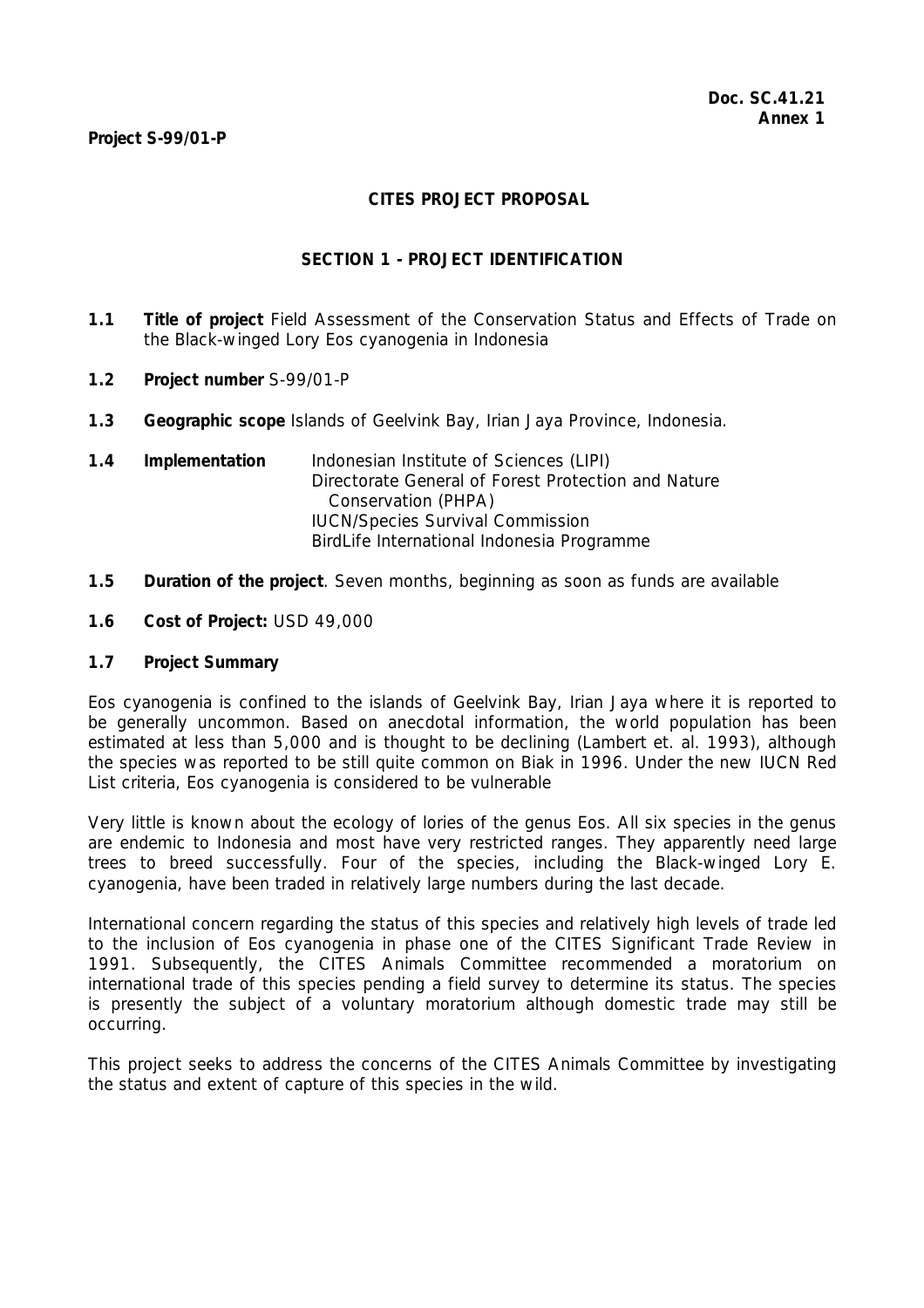## **SECTION 2 - BACKGROUND AND PROJECT CONTRIBUTION TO OVERALL CITES IMPLEMENTATION**

# **2.1 Background**

The recorded international trade in this species during the period 1987-1991 ranged from 10 in 1987 to 1,390 in 1989, with a total of 13,187 reported to CITES as exported to Indonesia. Domestic trade in many Indonesian parrots is also considerable, but figures for *E. cyanogenia* are not available.

International concern regarding the status of *Eos cyanogenia* resulting from relatively high levels of international trade reported to CITES led to the inclusion of this species in phase one of the CITES Significant Trade Review in 1991. Subsequently, as a result of a detailed desk review of the status of the species (Anon. 1992), the CITES Animals Committee recommended a moratorium on international trade pending a field survey to accurately determine the status of the species (Resolution Conference 8.9). A zero quota was set for export of this species in 1992 and the species is presently the subject of a voluntary export moratorium imposed by the Indonesian government (H. Jenkins *in litt*. May 1996). However, capture for domestic trade continues.

## **2.2 Project contribution to the overall CITES Implementation**

This project will ascertain whether the population of *Eos cyanogenia* is sufficiently large to allow sustainable offtake for trade, and if so, make recommendations relating to the level of offtake and management of harvesters and harvesting practices.

#### **SECTION 3 - NEEDS AND RESULTS**

#### **3.1 Needs**

It is important to know precisely the situation with regard to this species in order to implement a rational management plan for its potential use.

#### **3.2 Results**

The result of this project will depend on the outcome of the status survey: it is likely that the project will result in recommendations relating to the setting of quotas for sustainable exploitation of the species.

#### **3.3 Assumptions to achieve results**

Indonesian Authorities provide adequate assistance to any external consultants to promptly obtain permits to initiate the project, an exit visa to leave Indonesia and a minimum of survey equipment.

[Indonesian authorities will implement recommendations resulting from the study.]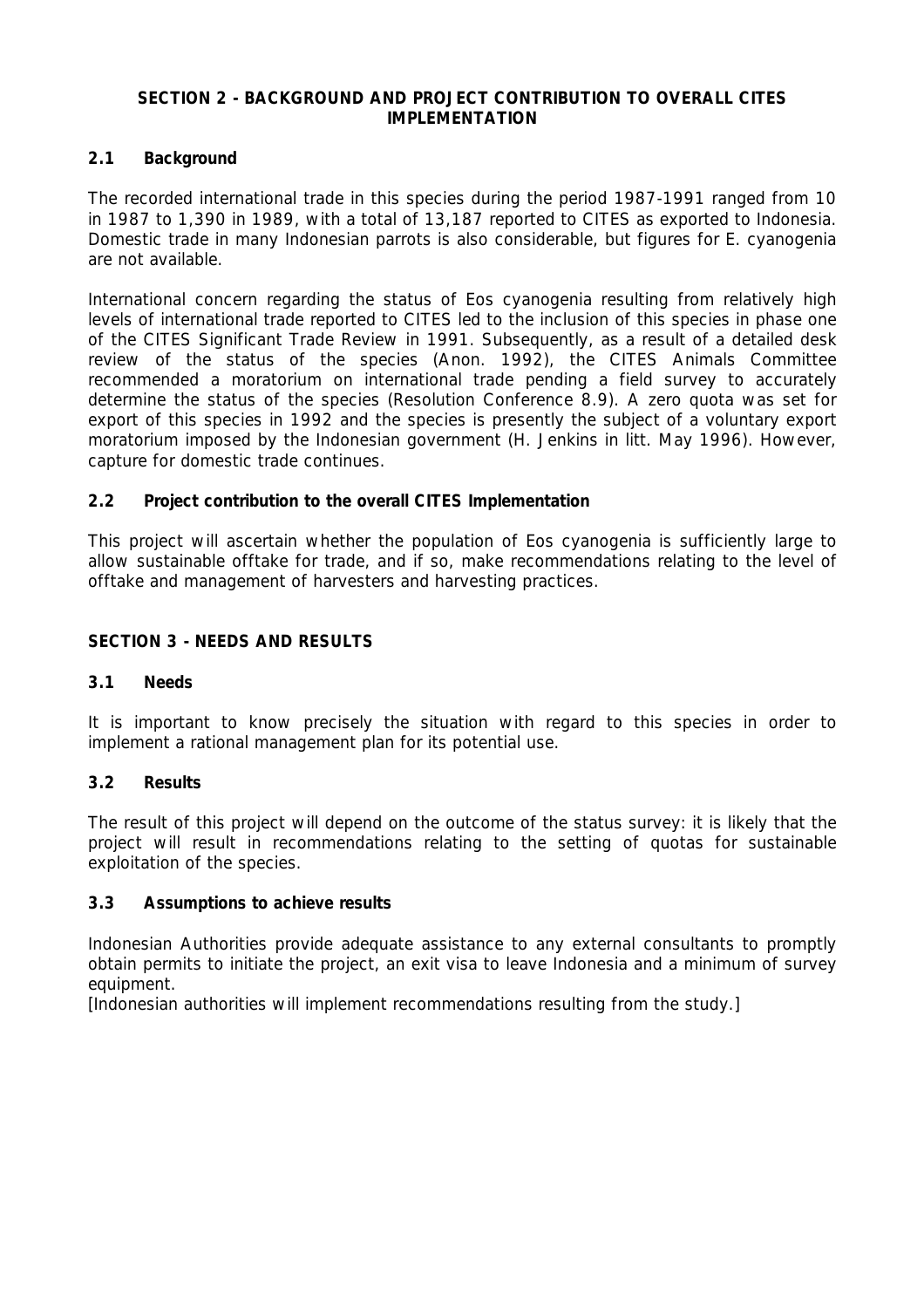## **SECTION 4 - OUTPUTS, ACTIVITIES, WORKPLAN AND TIMETABLE, BUDGET, FOLLOW UP**

# **4.1 Outputs**

A comprehensive report (in English and Indonesian) to the Indonesian Scientific and Management Authorities and the CITES Secretariat regarding the status of *Eos cyanogenia*, with an assessment of the effects of past and present trade and recommendations relating to the implementation of CITES, particularly in regard to Article 4.1 of the Convention.

## **4.2 Activities**

Field activities will take place on the islands of Biak, Numfor, Manim, Meos Manim and Supiori for a period of approximately five months after an intitial month of training. During this time, data will be collected on the status of the species in the wild, on the means of trapping, past and present trapping levels and trend in population size as judged by local people. The following objectives will determine field activities:

to assess the present status of *Eos cyanogenia* on the islands in Geelvink Bay, and to estimate maximum and minimum population sizes;

to establish the methodology, base line data and a framework for long-term monitoring of *E. cyanogenia* populations;

to collect biological and ecological data on the species, particularly with regard to habitat preferences, diet, breeding and ranging behaviour;

to provide training to Indonesian field staff from relevant institutions, and build up the capacity to implement recommendations relating to monitoring of population;

to assess whether there is any current harvest and trade in this species;

to provide recommendations for the management and conservation of *Eos cyanogenia* including revised capture quotas if sustainability of off-take is to be assured;

to provide information on the status of other endangered species on the islands in Geelvink Bay.

## *Methodology*

 The methodology will follow that used by Lambert (1992, 1997) in similar studies of *Eos* species, relying primarily on Variable Circular Plot and/or transects and analysis of results with the programme DISTANCE. Interviews and observation will provide the basis for an analysis of the impact and level of present and past trade, as well as examination of permits issued by local PHPA offices for the legal export of birds from the Province of Irian Jaya.

## **4.3 Workplan and Timetable**

 Fieldwork (including training): 20 weeks Research and Reporting: 4 weeks Amending report after peer review: 1 week Preparation of report for publication: 2 week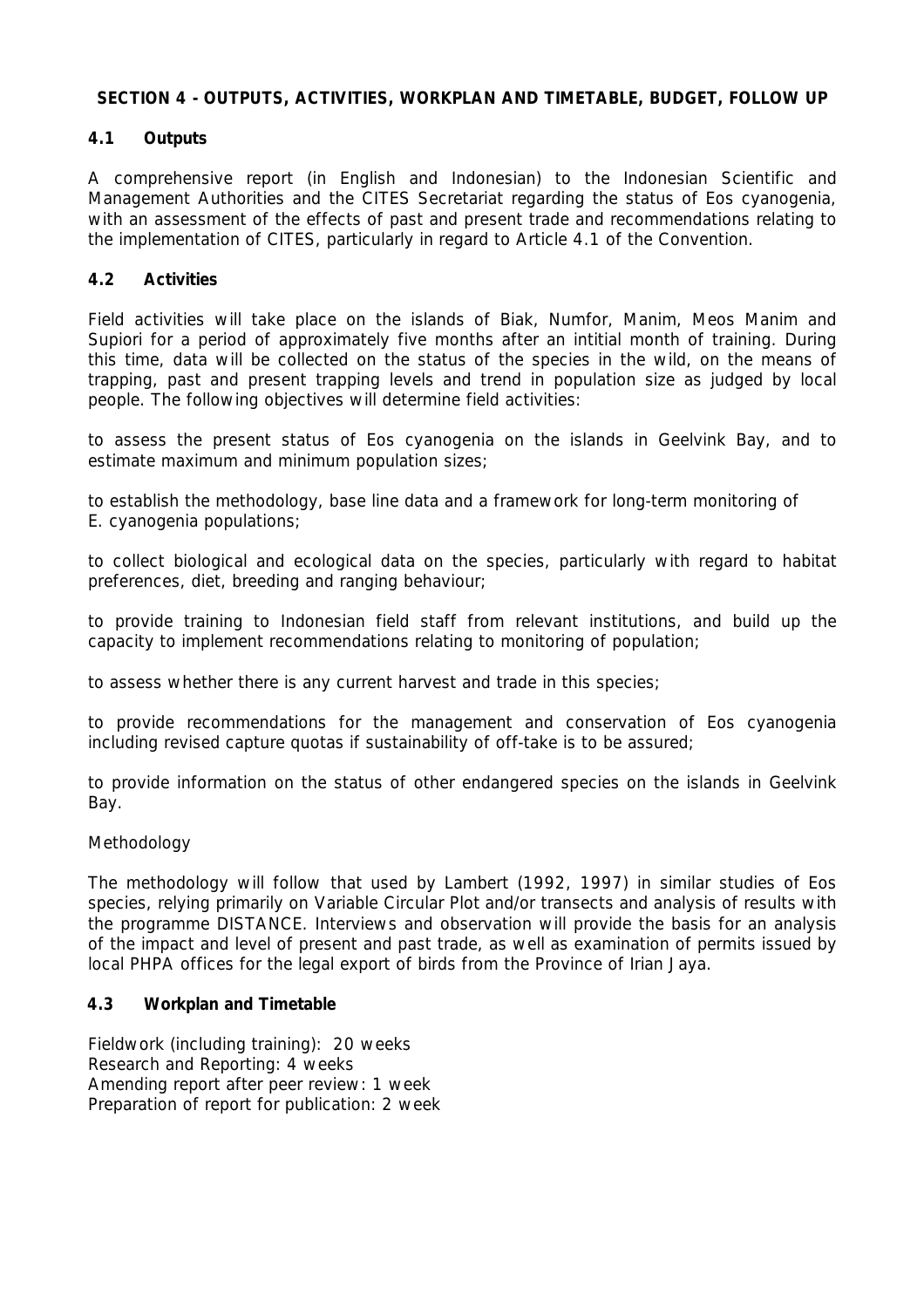## **4.4 Budget**

| 10   | <b>Project Personnel</b>                                                                                         | <b>USD</b> |
|------|------------------------------------------------------------------------------------------------------------------|------------|
| 1100 | Project personnel<br>Salary, trainer (assumes 2 man months; responsible for training, data<br>analysis & report) | 10,000     |
|      | Salary, Indonesian counterparts (PHPA/LIPI personnel)                                                            | 5,000      |
|      | Field subsistence (all personnel under 1100)                                                                     | 7,000      |
| 1200 | Consultants (Indonesian: responsible for data collection, with<br>counterparts)                                  | 9,000      |
| 1300 | Administrative support personnel                                                                                 | 1,500      |
| 1600 | Travel on official business (includes vehicle hire, international and<br>domestic flights)                       | 6,000      |
| 40   | <b>Equipment and Premises</b>                                                                                    |            |
| 4100 | Expendable equipment                                                                                             | 3,000      |
| 50   | <b>Miscellaneous</b>                                                                                             |            |
| 5100 | Operation and maintenance of equipment (includes repair and<br>insurance of equipment)                           | 500        |
| 5200 | Reporting cost (includes review, translation, printing, distribution)                                            | 4,000      |
| 5300 | Sundry (miscellaneous costs: visas, permits, expected over-runs, etc.)                                           | 3000       |
|      | <b>TOTAL</b>                                                                                                     | 49,000     |

# **4.5 Cash Advance Requirements**

All funds for fieldwork are needed in advance of project implementation. Funds for publication and distribution of the final report, and final installments of consultant fees can be held back until completion of all tasks in terms-of reference and publication of final report.

## **4.6 Follow up**

Report should be distributed for peer review and subsequently submitted to CITES Animals/Standing Committee.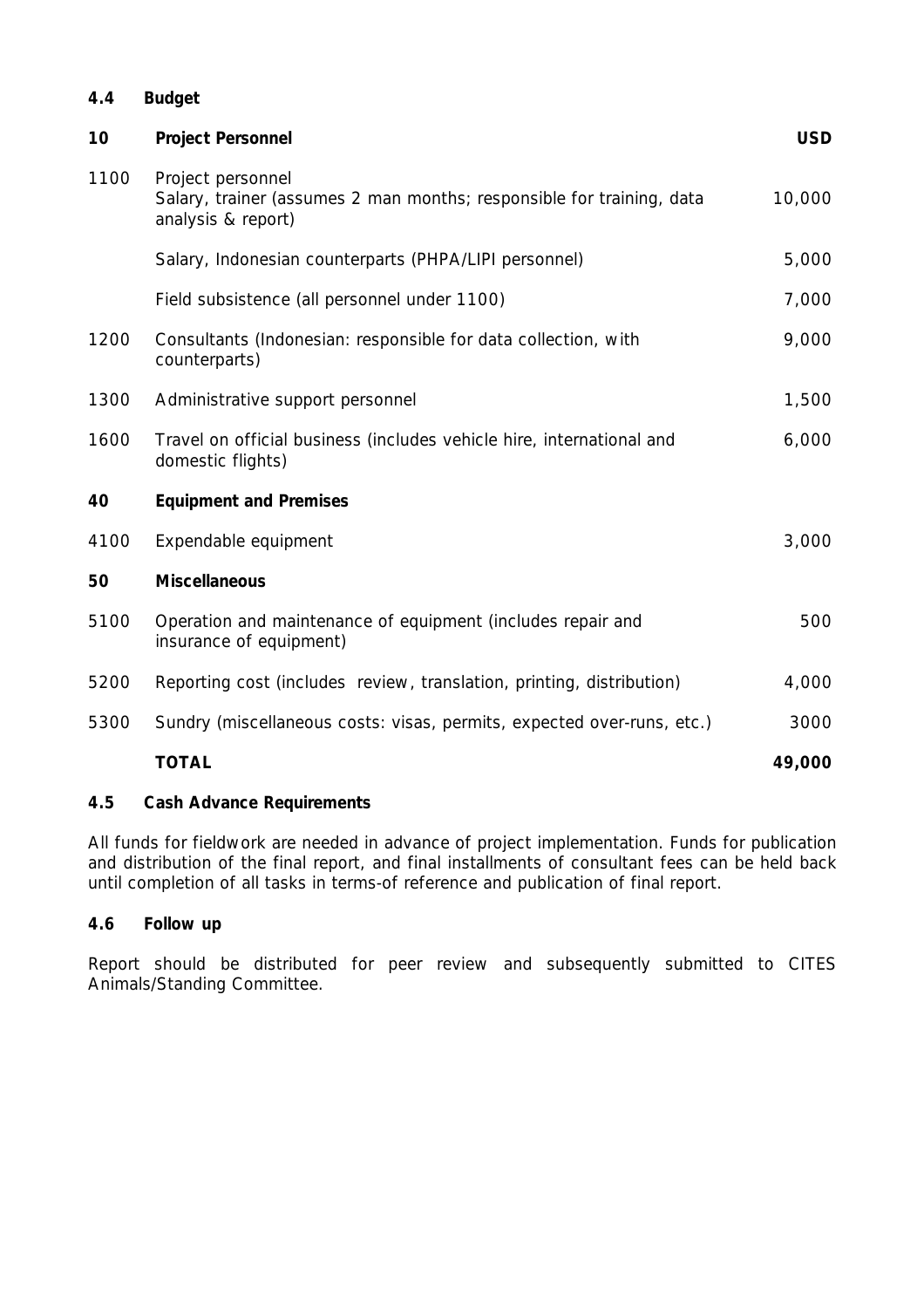# **SECTION 5 - INSTITUTIONAL FRAMEWORK AND EVALUATION**

## **5.1 Institutional Framework**

This project will be implemented by consultants approved by the CITES Scientific Authority of Indonesia. Fieldwork will involve staff of the CITES Management Authority. IUCN, WWF Indonesia and BirdLife Indonesia can provide consultants if requested.

# **5.2 Evaluation**

Evaluation of the research findings and conclusions will be made during peer review process.

# **SECTION 6 - MONITORING AND REPORTING**

- **6.1 Progress Reports** Brief report to be submitted mid-way through the project.
- **6.2 Terminal Reports** Final report to be completed within four months of completion of fieldwork.
- **6.3 Financial Reports:** Interim report due within two weeks of completion of fieldwork. Financial report due within two weeks of publication of final report.
- **6.4 Terms and Conditions**
	- **6.4.1 Non-Expendable Equipment** will be provided at a national level and returned after project termination.